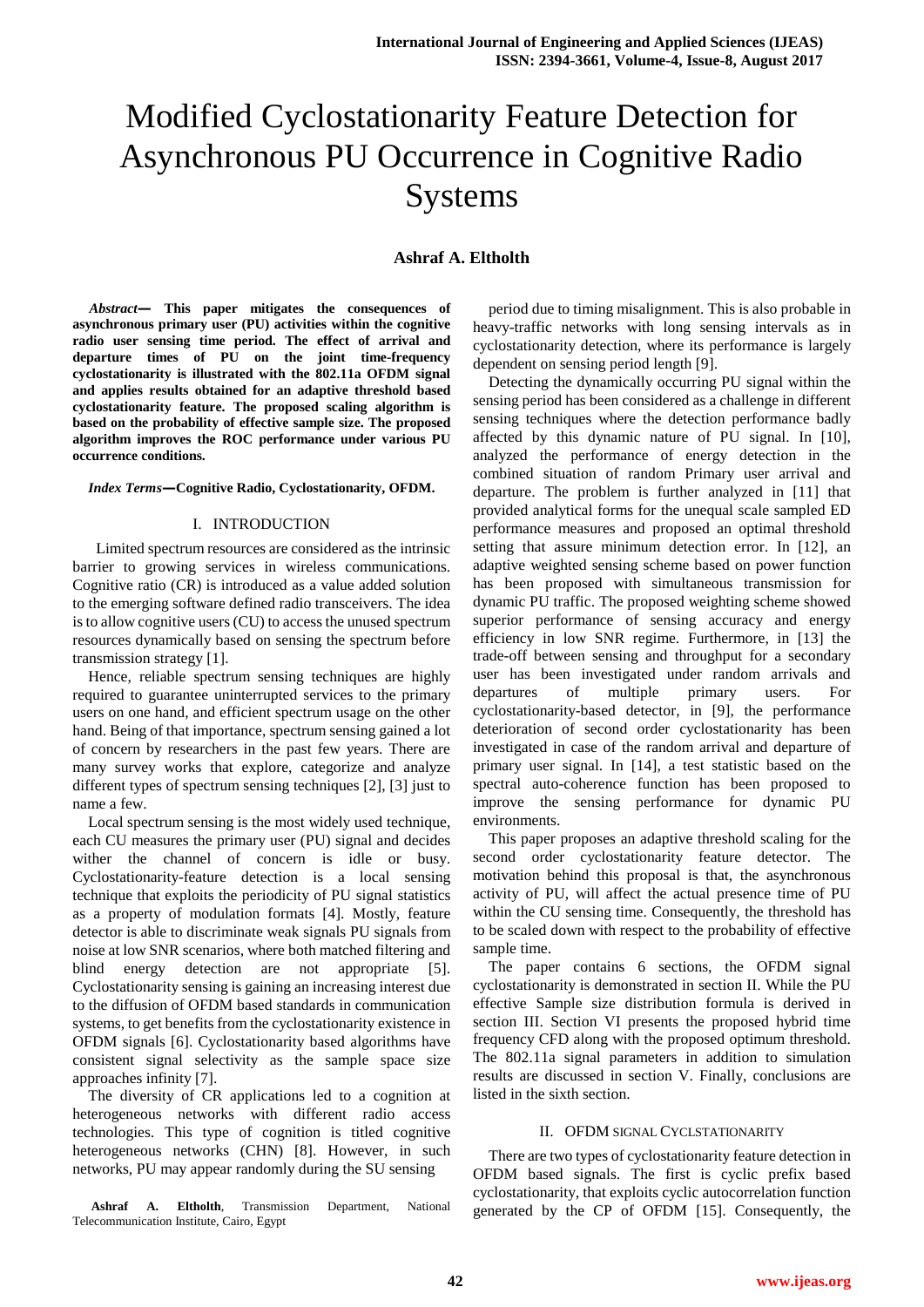cyclostationarity feature is dependent on the length of CP. It has been demonstrated in  $[6]$  that the cyclic frequency  $\mu$  of an OFDM signal belongs to the set of integer multiples of  $\mathbb{W}_s$ . where  $\mathbb{N}_s$  represents the total number of subcarriers constituting the OFDM symbol.

While the second is pilot based cyclostationarity detection, that is induced by preambles or repeating information symbols over multiple bursts [15].

#### *A. Frequency Domain CFD*

The signal is said to be cyclostationary if its autocorrelation is periodic, i.e., can be presented with some set of Fourier coefficients. If the autocorrelation is periodic for some delay , then its frequency component at some cyclic frequency  $\mu$  is nonzero. This component, cyclic autocorrelation, can be estimated as with *N* observations as [16]:

$$
\hat{R}(\tau, \alpha) = \frac{1}{N} \sum_{n=0}^{N-1} x(n)x^{n}(n-\tau)e^{-\int \frac{d^2x}{N}} \qquad (1)
$$

The estimate is a single frequency component given by the DFT of  $x(n)x^{n}(n-1)$  at frequency  $k = 0$ :

$$
F(k) = \frac{1}{N} \sum_{n=0}^{N-1} x(n) x^{*} (n-\tau) e^{-j \frac{\pi \pi k n}{N}} \qquad (2)
$$

The single frequency component can be expressed as:

$$
F(k)=X_{\alpha}+jY_{\alpha}
$$

The test for the existence of cyclostationarity can be performed with test statistics computed in the frequency domain as:

$$
T_F = \frac{X_2^2 E[\mathcal{Y}_6^2 + Y_6^2 E[X_6^2] - 2X_6 Y_6 E[X_6 \mathcal{Y}_6]]}{E[X_4^2] E[\mathcal{Y}_6^2] - (E[X_6 \mathcal{Y}_6])^2} \tag{3}
$$

Where  $\mathcal{X}_{\alpha}$  and  $\mathcal{Y}_{\alpha}$  vectors are the real and imaginary parts of  $\hat{R}(\tau, \alpha)$  respectively, calculated from (1), and  $\hat{E}_{\tau}$  is the expectation operator.

Under the null hypothesis, the test statistic is Chi-square distributed, with two degrees of freedom [15], and consequently the decision threshold  $\eta$  is calculated as the inverse chi-square of  $(I-P_{FA})$ , where  $P_{FA}$  is the false alarm probability.

## *B. Time Domain CFD*

Although the frequency domain CFD test statistic is implementable, and provide the ability to observe simultaneously multiple cyclic frequencies, it can be noted that the frequency domain conversion can be skipped. However, the required terms to calculate the test statistics are available in time domain [15].

By denoting  $x_{l, \alpha}$ , and  $y_{l, \alpha}$  vectors as the real and imaginary parts respectively of:

$$
x(n)x^*(n-\tau)e^{-j\frac{2\pi\alpha\mu}{N}}
$$

The test statistics can be computed as:

$$
T_T = \frac{\Lambda_{\text{tot}}^2 \hat{E}[\rho_{\text{tot}}^2] - Y_{\text{tot}}^2 \hat{E}[\rho_{\text{tot}}^2]}{E[\sigma_{\text{tot}}^2] \hat{E}[\rho_{\text{tot}}^2] - (E[\sigma_{\text{tot}}^2 \rho_{\text{tot}})]^2} = (4)
$$

Where  $X_{\ell,m}^2$  and  $Y_{\ell,m}^2$  can also be computed directly from the real and imaginary parts of (1) without the FFT, at the predetermined  $(t, \cdot)$ , While  $\hat{E}[\cdot]$  is the expectation operator of the corresponding vector for the predetermined .

#### III. PU EFFECTIVE SAMPLE SIZE DISTRIBUTION

In tele-traffic theory, the customers' arrivals are supposed to follow Poisson distribution, especially when a large number of independent users are served. The probability that PU will arrive after time  $e$  is given by [17]:

$$
P\{T\} = e^{-A_{\alpha}T} \tag{5}
$$

Where  $\lambda_{\mu}$  is the mean arrival rate. Being a discrete random variable, the time  $= nT_s$ , where  $T_s$  is the sampling time, for simplicity,  $T_{\parallel}$  will be assumed to be 1. Hence the probability of arriving PU at the  $n_i$  sample within the sensing period is given by [10]:

$$
P(n_0) = e^{-n_0 \lambda_0} - e^{-(n_0 + 1)\lambda_0} \tag{6}
$$

While the probability mass function of PU departure at  $n_i$ sample given that it arrived at  $\mathbf{r}_0$  is given by:

$$
P(n_1 | n_0) = e^{-\pi_0 \lambda_d} (e^{-\pi_1 \lambda_d} - e^{-(n_1 + 1)\lambda_d}) \quad (7)
$$

Where  $\lambda_{\text{rel}}$  is the mean departure rate.

The PU sample size assuming that it arrives and departs within the sensing time is illustrated in Fig.  $(1)$ 

|  | Sensing period           |  |
|--|--------------------------|--|
|  | PU Signal<br>$7 - n - n$ |  |
|  |                          |  |

Figure 1. PU sample size

$$
P(z) = \sum_{n_0=1}^{N} P(n_0, n_1 - z - n_0)
$$
 (8)

Not to mention that the arrival and departure are independent random processes, thus:

$$
P(z) = \sum_{n_0=1}^{N} P(n_0) P(n_1 | n_2)
$$
 (9)

Substituting equations (6) and (7) in (9):

$$
P(z) = \sum_{n_a=1}^{N} e^{-n_a \lambda_a} = e^{-(n_a-1)\lambda_a} \times
$$
  

$$
e^{n_a \lambda_a} (e^{-n_1 \lambda_a} - e^{-(n_a+1)\lambda_a})
$$
 (10)

$$
P(z) = \sum_{n_e=1}^{N} e^{-n_i \lambda_e} (1 - e^{-\lambda_e}) \times
$$
  

$$
e^{n_e \lambda_e} e^{-n_i \lambda_e} (1 - e^{-\lambda_e})
$$
 (11)

Substituting  $\mathbf{u}_1 = \mathbf{u}_0 + \mathbf{z}$  in equation (11) we get:

$$
P(z) = e^{-z\lambda_d}(1-e^{-\lambda_u})\left(1-e^{-\lambda_d}\right)\sum_{m_u=1}^N e^{-m_u\lambda_u} \quad (12)
$$

The sum of trigonometric series part is given by: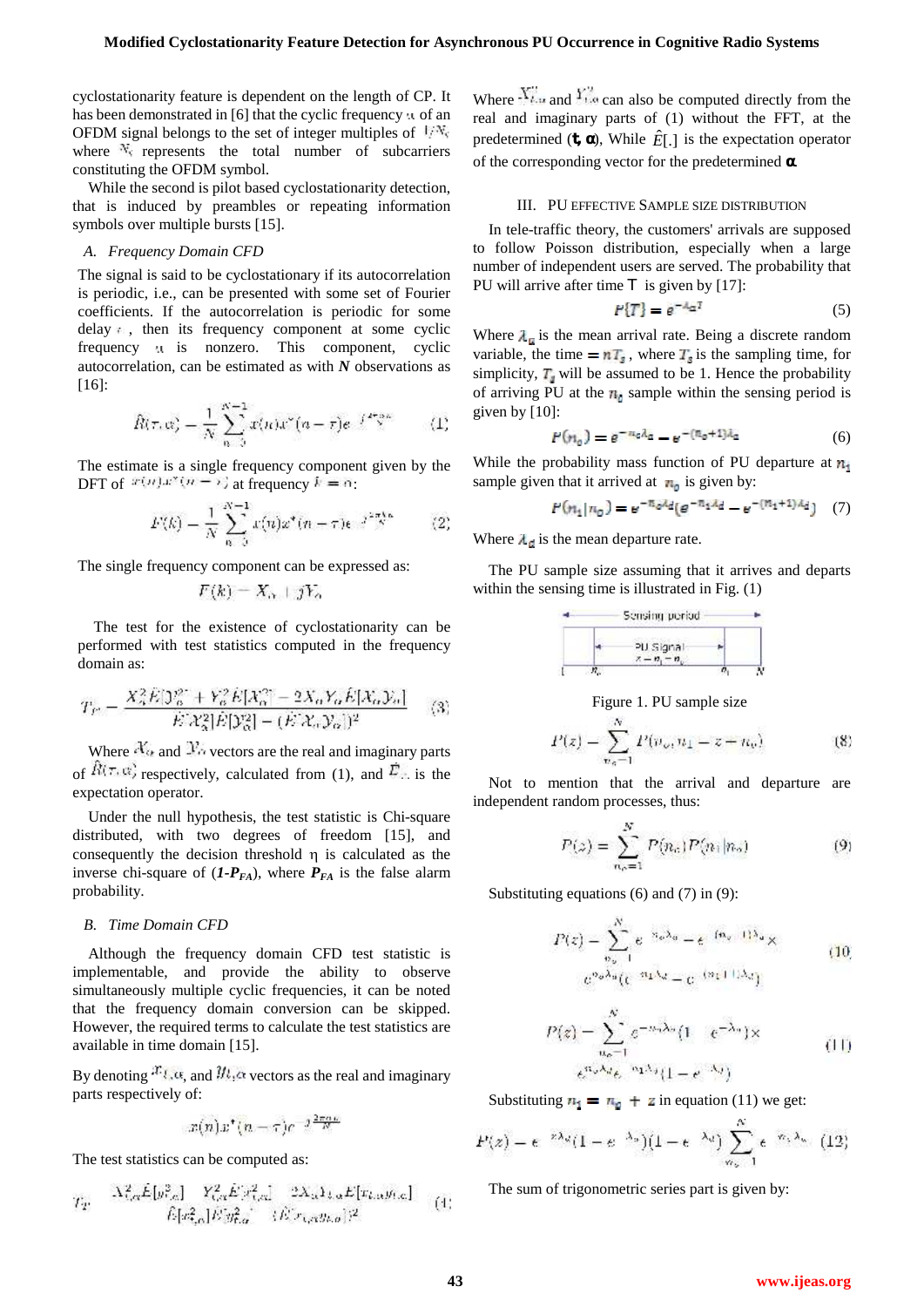#### **International Journal of Engineering and Applied Sciences (IJEAS) ISSN: 2394-3661, Volume-4, Issue-8, August 2017**

$$
\sum_{n_{\alpha}=1}^{N} e^{-n_{\alpha}\lambda_{\alpha}} = e^{-\lambda_{\alpha}} \left( \frac{(1 - e^{-\lambda_{\alpha}N})}{(1 - e^{-\lambda_{\alpha}})} \right) \quad (13)
$$

From equations (12) and (13), the probability mass function of the PU sample size existing within the sensing period is given by:

$$
P(z) = e^{-\lambda_{\alpha}} e^{-z\lambda_{\alpha}} (1 - e^{-\lambda_{\alpha} N}) (1 - e^{-\lambda_{\alpha}})
$$
 (14)

## IV. PROPOSED MODEL

This Paper proposes the use of hybrid Time-Frequency CFD that computes the test statistics in the two domains then selects the largest of them. The motivation behind this proposal is that the test statistics calculation formulas are the same on different terms as depicted in (3) and (4)

The decision threshold has to be modified to reflect the effect of random activities of PU within the sensing time. That is calculated as the inverse Chi-square with two degrees of freedom on the joint probability of PU existence in the sensing time  $(1 - P_{\text{F}_A})$  and the effective PU sample size within the sensing period derived in (14):

$$
\eta = F_{X_2^2}^{-1} (1 - P(s)). (1 - P_{FA})
$$
 (15)

#### V. SIMULATION & DISCUSSIONS

The CFD algorithm described in section IV is applied on an<br>EE 802.11a signal format. The 802.11a operates in the 5 IEEE 802.11a signal format. The 802.11a operates in the 5 GHz band, and uses a 52-subcarrier OFDM with a maximum data rate of 54 Mbit/s.

#### *A. 802.11a OFDM Signal*

IEEE 802.11a signal is a pulsed type signal with parameters as depicted in table I.

The OFDM symbol is composed of 52 subcarriers; with 48 data subcarriers plus 4 pilot sub-carriers. The mentioned modulation formats in table I can selected to provide different data rates. It can be noted that the guard interval is one fourth of the data interval, and the total number of samples in the regular OFDM symbol is 80.

| Parameter                            | Value                    |
|--------------------------------------|--------------------------|
| Bandwidth                            | 20 MHz                   |
| <b>Total subcarriers</b>             | 52.                      |
| <b>Dala subcarriers</b>              | 48                       |
| <b>Pilot</b> subcarriers             | 4                        |
| <b>Sub-carrier Frequency Spacing</b> | 312.5 KHz (20MHz/64)     |
| <b>Information Rate</b>              | $6/9/$ $\ldots/$ 54 Mbps |
| Modulation                           | PSK, OPSK.  64 OAM       |
| <b>Coding Rate</b>                   | $1/2$ , $2/3$ , $3/4$    |
| FFT sample size                      | 64 point                 |
| <b>OFDM Symbol size</b>              | 80 notat (64 + 16).      |

802.11a OFDM Physical Parameters

The frame structure of the 802.11a signal burst is depicted in Fig. 2:

| 802.11a OFDM Burst |  |            |  |        |  |                           |  |
|--------------------|--|------------|--|--------|--|---------------------------|--|
|                    |  | Preamble   |  |        |  | < >   < Data OFDM Symbols |  |
|                    |  | Short Long |  | Signal |  |                           |  |

#### Figure 2. 802.11a Frame Structure

The burst starts with a preamble for channel equalization in

addition to synchronization purposes. The burst length and other selected physical parameters information are sent in the SIGNAL field using BPSK. Multiple data OFDM symbols are appended in the burst.

#### *B. Simulation Results*

The above mentioned 802.11a signal is simulated with Matlab R2014a, according to the following details:

\* The short preamble consists of 10 short OFDM symbols each of 16 subcarriers; it is used for channel equalization. While the long preamble consists of two regular size OFDM symbols each of 64 subcarriers plus GI 16 subcarriers, it is used for channel estimation and frequency offset detection.

\* The SIGNAL field consists of a regular OFDM symbol, containing information about the signal physical parameters.

\* The simulated signal burst contains 19 OFDM data symbols, meaning that, the total number of samples is 1920 in each burst. The burst duration in 96 µs, this means that the signal bandwidth is 20 MHz as shown in Fig. 3:



Figure 3. 802.11a Signal Spectrum

It can be noted that, the signal occupies 20 MHz total bandwidth, with a null sub-carrier at the center.

Based on simulation results shown in figures 4 and 5, it can be noticed that the CAF magnitude of the 802.11a signal has the following properties:



Figure 4. Time Domain CAF

It has significant values at multiple integer delays of 1920 at zero cyclic frequency, due to the presence of preamble symbols as depicted in Fig. (4). Furthermore, around each of the above mentioned locations, there exist other nonzero values of the CAF at delays of multiple integers of 80 due to the existence of guard intervals in the OFDM symbols inside the signal burst.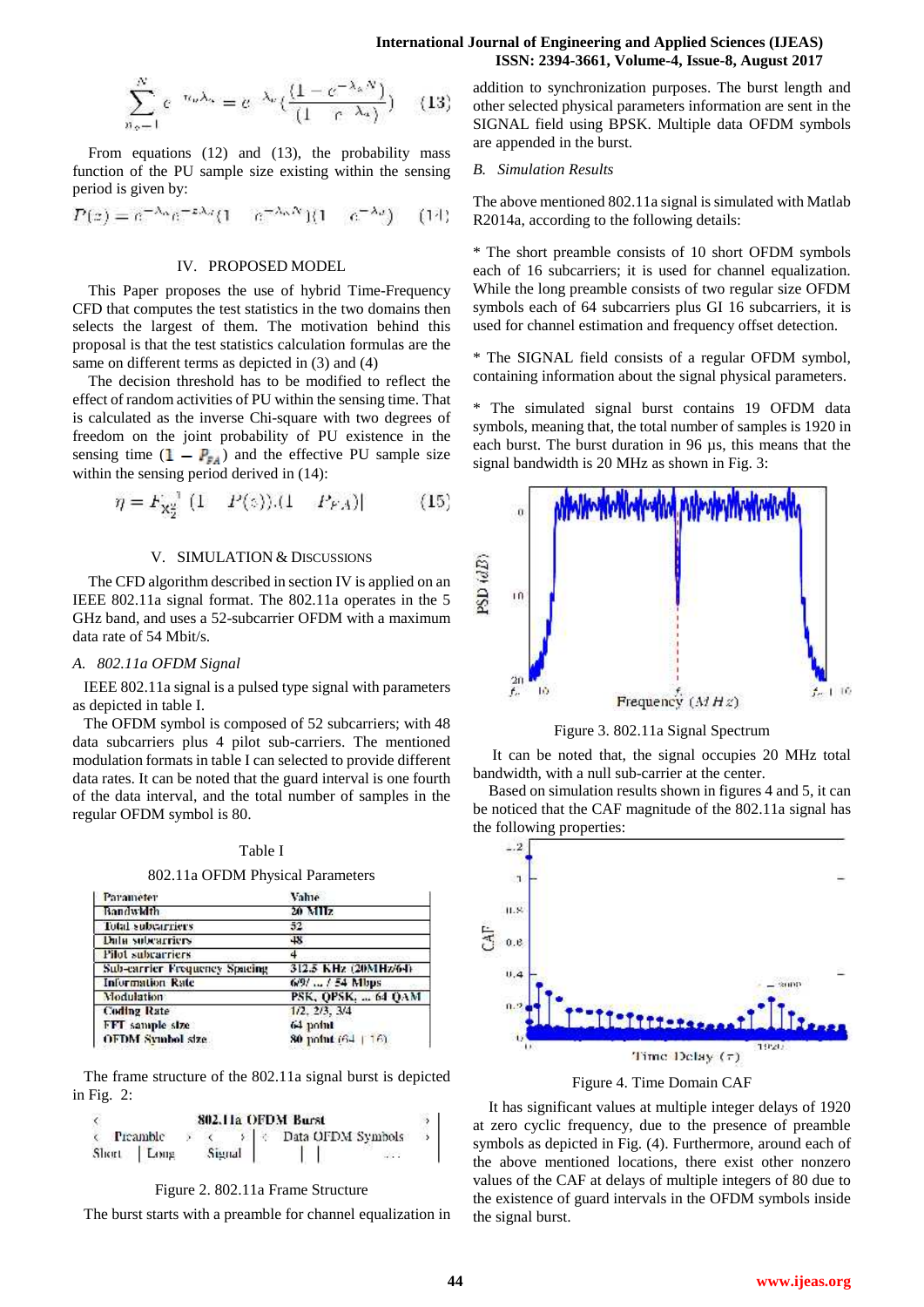

Figure 5. Frequency Domain CAF

It is significant values in the frequency domain at cyclic frequencies equal to integer multiples of  $\pm 0.05$  as illustrated in Fig. (5).

When applying the CFD algorithm on the 802.11a simulated signal, the ROC curve is depicted in figures 6 and 7:

It can be noted from Fig. (6) that the ROC of the CFD is severely affected by the PU random activities within the sensing period. Moreover, the performance degradation is nearly independent on the specific arrival or departure rates, as illustrated by the wrapped curves around each other corresponding to different arrival and departure rate values.





The modified CFD algorithm proposed in this paper greatly mitigate the effect of PU random activities in the CU sensing period as depicted in figure 7, asthe ROC curves appear in the vicinity of the deterministic situation when no random activities situation is assumed.

For the sake of numerical evaluation of the proposed algorithm performance, the area under the curve values for above mentioned situations in figures 6 and 7 are listed in table II:

| Table II                                |
|-----------------------------------------|
| Area Under the Curve Measurements       |
| We are a substantial and the first set- |

|     |      | Area Under<br>the Curve % | % of the deterministic<br>situation |              |  |
|-----|------|---------------------------|-------------------------------------|--------------|--|
|     |      | Modified CFD              |                                     | Modified CFD |  |
|     |      | <b>GO 6</b>               | 82 S                                | 14           |  |
| 0.1 | 16.9 | 92                        | 823                                 | 98.9         |  |
|     |      | 628                       |                                     | 99.8         |  |

Confirming the results derived from the figure 6, the area under the curve values are far lower (about 83 %) of the deterministic situation. Moreover, different rates  $(\lambda_a = \lambda_a)$ cause nearly the same value of the area under the curve.

The Modified CFD results also show a full agreement to that depicted in figure 7, as the performance enhancement reaches above 97% of the area under the curve value for the deterministic situation. The performance enhancement is directly proportional to the values of arrival and departure rates as the area under the curve reaches nearly the same value as that of the deterministic situation.

#### VI. CONCLUSION

The Cyclostationarity feature of the 802.11a signal can be detected due to the the cyclic prefix property of the regular OFDM symbols, and the preambles at the beginning of the signal burst. Moreover, it is easier to detect the cyclostationarity feature based on the cyclic prefix rather than the preambles.

The Asynchronous PU activities within the CU sensing time, severely degrades the CFD performance. That performance degradation cab be mitigated by adapting the appropriate threshold according to the probability of PU sample size within the CU sensing period.

The performance degradation is nearly independent on the specific arrival or departure rates, as illustrated by the wrapped curves around each other corresponding to different arrival and departure rate values.

The modified CFD algorithm proposed in this paper greatly mitigate the effect of PU random activities in the CU sensing period, as the ROC curves appear in the vicinity of the deterministic situation when no random activities situation is assumed.

The performance enhancement due to the modified CFD is directly proportional to the values of arrival and departure rates as the area under the curve reaches nearly the same value as that of the deterministic situation at  $\lambda = 0.15$ .

#### **REFERENCES**

- [1] S. Haykin, "Fundamental Issues in Cognitive Radio," in *Cognitive Wireless Communication Networks*, E. Hossain and V. Bhargava, Eds., ed Boston, MA: Springer US, 2007, pp. 1-43.
- [2] E. Axell, G. Leus, E. G. Larsson, and H. V. Poor, "Spectrum Sensing for Cognitive Radio : State-of-the-Art and Recent Advances," *IEEE Signal Processing Magazine,* vol. 29, pp. 101-116, 2012.
- [3] F. Khan and K. Nakagawa, "Comparative study of spectrum sensing techniques in cognitive radio networks," in *2013 World Congress on Computer and Information Technology (WCCIT)*, 2013, pp. 1-8.
- [4] W. Z. S. L. Guodong Zhao, *Advanced Sensing Techniques for Cognitive Radio, in Springer Briefs in Electrical and Computer Engineering*. AG Switzerland: Springer International Publishing, 2017.